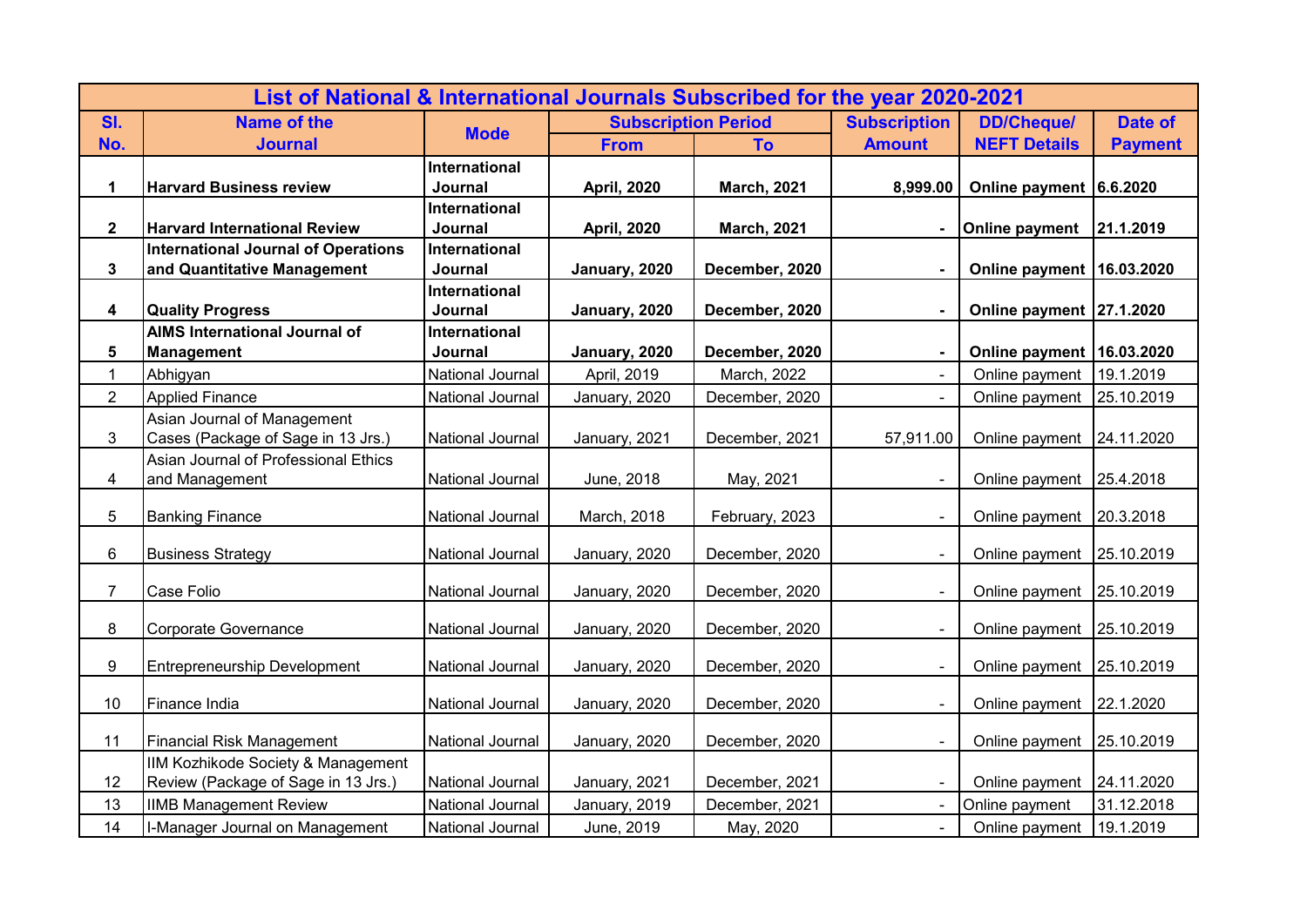| List of National & International Journals Subscribed for the year 2020-2021 |                                                                                                                              |                                      |                                |                                  |                     |                                                        |                |
|-----------------------------------------------------------------------------|------------------------------------------------------------------------------------------------------------------------------|--------------------------------------|--------------------------------|----------------------------------|---------------------|--------------------------------------------------------|----------------|
| SI.                                                                         | <b>Name of the</b>                                                                                                           |                                      | <b>Subscription Period</b>     |                                  | <b>Subscription</b> | <b>DD/Cheque/</b>                                      | Date of        |
| No.                                                                         | <b>Journal</b>                                                                                                               | <b>Mode</b>                          | <b>From</b>                    | <b>To</b>                        | <b>Amount</b>       | <b>NEFT Details</b>                                    | <b>Payment</b> |
| 15                                                                          | Indian Journal of Commerce and<br><b>Management Studies</b>                                                                  | National Journal                     | January, 2020                  | December, 2020                   |                     | Online payment                                         | 22.1.2020      |
| 16                                                                          | Indian Journal of Finance (Amt. includes<br>Prabhandhan)                                                                     | National Journal                     | January, 2021                  | December, 2021                   | 5,200.00            | Online payment                                         | 26.12.2020     |
| 17                                                                          | Indian Journal of Marketing                                                                                                  | National Journal                     | January, 2021                  | December, 2021                   |                     | 3,000.00 Online payment                                | 15.2.2021      |
| 18                                                                          | Indian Management (of AIMA)<br>Life Member Subscription                                                                      | National Journal                     | 1,50,000.00                    |                                  |                     | 259314                                                 | 15.12.2016     |
| 19                                                                          | International Journal of Rural<br>Management (Package of Sage in 13<br>$Jrs.$ )                                              | National Journal                     | January, 2021                  | December, 2021                   |                     | Online payment                                         | 24.11.2020     |
| 20<br>21                                                                    | Journal of Emerging Market Finance<br>(Package of Sage in 13 Jrs.)<br>Journal of Human Value (Package of<br>Sage in 13 Jrs.) | National Journal<br>National Journal | January, 2021<br>January, 2021 | December, 2021<br>December, 2021 |                     | Online payment 24.11.2020<br>Online payment 24.11.2020 |                |
| 22                                                                          | Management Research                                                                                                          | National Journal                     | January, 2020                  | December, 2020                   |                     | Online payment                                         | 25.10.2019     |
| 23                                                                          | Prabandhan: Indian Journal of<br>Management (Amt. of Ind. Jr. of<br>Finance)                                                 | National Journal                     | January, 2021                  | December, 2021                   |                     | On-line<br>Payment                                     | 26.12.2020     |
| 24                                                                          | SEDME (Package of Sage in 13 Jrs.)                                                                                           | National Journal                     | January, 2021                  | December, 2021                   | $\sim$              | Online payment                                         | 24.11.2020     |
| 25                                                                          | <b>University News</b>                                                                                                       | National Journal                     | September, 2018                | August, 2020                     |                     | On-line<br>Payment                                     | 15.5.2018      |
| 26                                                                          | Vikalpa : Journal of Decision Making<br>(Package of Sage in 13 Jrs.)                                                         | National Journal                     | January, 2021                  | December, 2021                   |                     | Online payment                                         | 24.11.2020     |
| 27                                                                          | <b>Marketing Management</b>                                                                                                  | National Journal                     | January, 2020                  | December, 2020                   | $\blacksquare$      | Online payment 25.10.2019                              |                |
| 28                                                                          | Organizational Behavior                                                                                                      | National Journal                     | January, 2020                  | December, 2020                   | $\omega$            | Online payment 25.10.2019                              |                |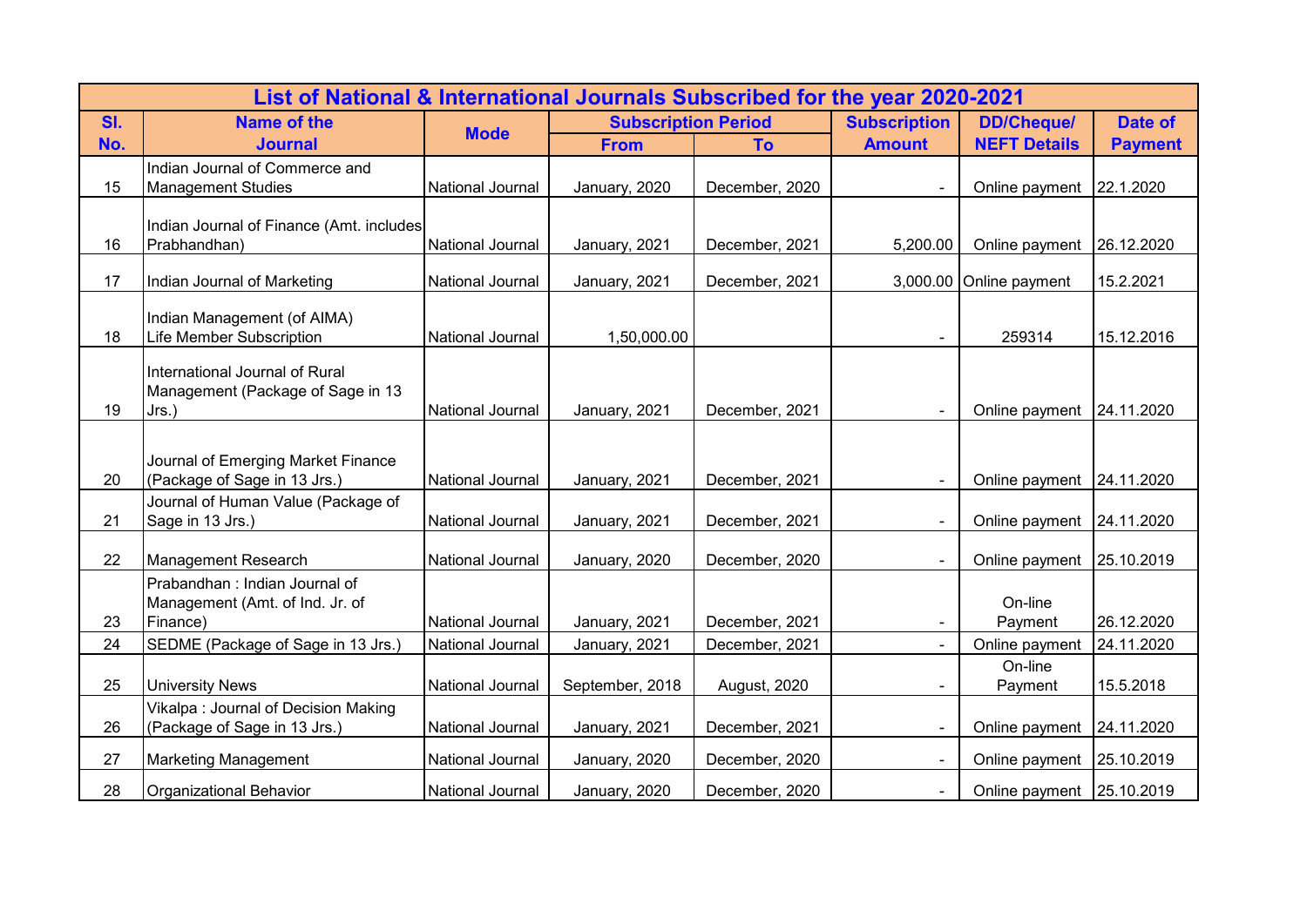| List of National & International Journals Subscribed for the year 2020-2021 |                                                             |                  |                            |                |                     |                                    |                |
|-----------------------------------------------------------------------------|-------------------------------------------------------------|------------------|----------------------------|----------------|---------------------|------------------------------------|----------------|
| SI.                                                                         | <b>Name of the</b>                                          | <b>Mode</b>      | <b>Subscription Period</b> |                | <b>Subscription</b> | <b>DD/Cheque/</b>                  | <b>Date of</b> |
| No.                                                                         | <b>Journal</b>                                              |                  | <b>From</b>                | <b>To</b>      | <b>Amount</b>       | <b>NEFT Details</b>                | <b>Payment</b> |
|                                                                             |                                                             |                  |                            |                |                     |                                    |                |
|                                                                             | Global Business Review (Package of                          |                  |                            |                |                     |                                    |                |
| 29                                                                          | Sage in 13 Jrs.)                                            | National Journal | January, 2021              | December, 2021 | $\blacksquare$      | Online payment 24.11.2020          |                |
|                                                                             |                                                             |                  |                            |                |                     |                                    |                |
|                                                                             |                                                             |                  |                            |                |                     |                                    |                |
| 30                                                                          | Foreign Trade Review (Package of<br>Sage in 13 Jrs.)        | National Journal | January, 2021              | December, 2021 |                     | Online payment 24.11.2020          |                |
|                                                                             |                                                             |                  |                            |                |                     |                                    |                |
|                                                                             |                                                             |                  |                            |                |                     |                                    |                |
| 31                                                                          | Journal of Entrepreneurship (Package<br>of Sage in 13 Jrs.) | National Journal | January, 2021              | December, 2021 |                     | Online payment 24.11.2020          |                |
|                                                                             | South Asian Journal of Business                             |                  |                            |                |                     |                                    |                |
| 32                                                                          | and Management Cases                                        | National Journal | January, 2021              | December, 2021 | $\blacksquare$      | Online payment 24.11.2020          |                |
|                                                                             |                                                             |                  |                            |                |                     |                                    |                |
|                                                                             |                                                             |                  |                            |                |                     |                                    |                |
| 33                                                                          | Supply Chain Management                                     | National Journal | January, 2020              | December, 2020 |                     | Online payment 25.10.2019          |                |
|                                                                             |                                                             |                  |                            |                |                     |                                    |                |
| 34                                                                          | <b>Brand Management</b>                                     | National Journal | January, 2020              | December, 2020 |                     | Online payment 25.10.2019          |                |
|                                                                             |                                                             |                  |                            |                |                     |                                    |                |
| 35                                                                          | <b>Soft Skills</b>                                          | National Journal | January, 2020              | December, 2020 | $\blacksquare$      | Online payment 25.10.2019          |                |
|                                                                             |                                                             |                  |                            |                |                     |                                    |                |
| 36                                                                          | <b>Effective Executive</b>                                  | National Journal |                            | December, 2020 | $\sim$              |                                    |                |
|                                                                             |                                                             |                  | January, 2020              |                |                     | Online payment 25.10.2019          |                |
|                                                                             |                                                             |                  |                            |                |                     |                                    |                |
| 37                                                                          | <b>Bhavans Journal</b>                                      | National Journal | <b>July, 2018</b>          | June, 2021     |                     | Online payment   15.5.2018         |                |
|                                                                             |                                                             |                  |                            |                |                     |                                    |                |
| 38                                                                          | Economic Digest                                             | National Journal | April, 2021                | March, 2022    |                     | 11,800.00 Online payment 22.3.2021 |                |